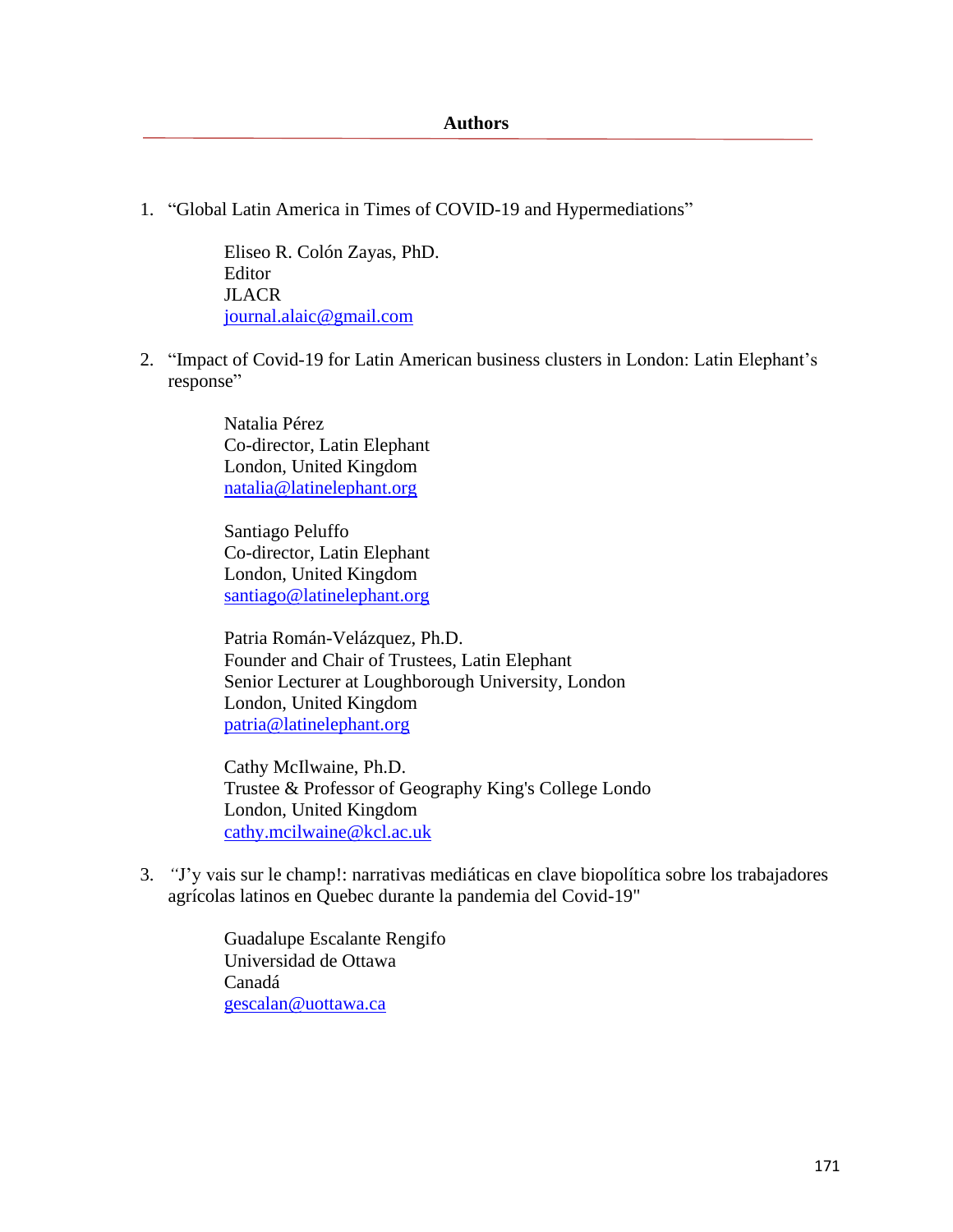4. "Plan de Comunicación de Crisis para el Sector Educación en tiempo de COVID-19"

Carlos Augusto Valera Mendoza Universidad de San Martín de Porres Lima, Perú [carlosvalera2002@gmail.com](mailto:carlosvalera2002@gmail.com)

5. "Photovoice as a Visual Research Method: Adaptations from Projects in Peru and Ecuador"

> Karoline Guelke University of Victoria Canadá [guelke@uvic.ca](mailto:guelke@uvic.ca)

> Elizabeth Hagestedt University of Victoria Canadá [betsyh@uvic.ca](mailto:betsyh@uvic.ca)

**6.** "Bad Bunny's Transgressive Gender Performativity: Camp Aesthetics and Hegemonic Masculinities in Early Latin Trap Music**"**

> Luis Rivera Figueroa University of Texas at Austin United States [luis.riverafigueroa@utexas.edu](mailto:luis.riverafigueroa@utexas.edu)

7. "News frames and their influence on political participation and media engagement: A study of the Brazilian Car Wash Operation"

> Vinício Fontana Universidade Federal do Espíritu Santo Brasil [vhfontana89@gmail.com](mailto:vhfontana89@gmail.com)

8. "The significance of cultural aspects in Latin America's media image: the representation of the continent in the German press"

> Regina Cazzamatta, Ph.D. Universität Erfurt Germany [regina.cazzamatta@uni-erfurt.de](mailto:regina.cazzamatta@uni-erfurt.de)